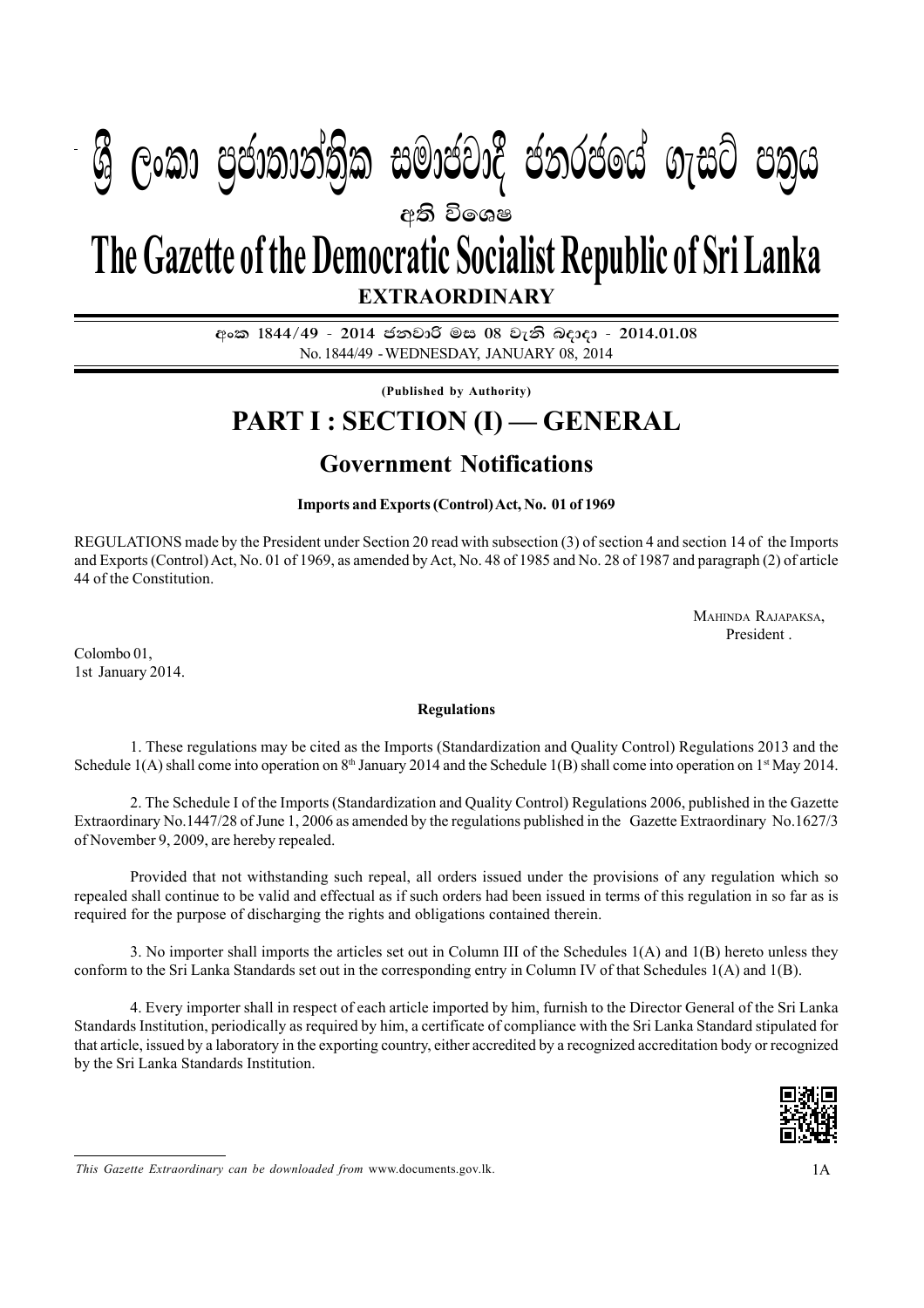5. Every importer who imports any article set out in the Schedules shall (before Customs Clearance) make available to the Director General of Sri Lanka Customs and the Director General of Sri Lanka Standards Institution, all documents relating to the articles and such samples from each consignment as may be required by them.

6. The article (s) covered under these Regulations shall be assessed for conformity to Sri Lanka Standards on the basis of relevant conformity assessment procedures and guidelines, laid down by the Director General of the Sri Lanka Standards Institution.

7. No importer shall sell, offer for sale, use or distribute articles covered under these Regulations unless approval is granted to him to do so, by the Director General of the Sri Lanka Standards Institution.

8. Where the articles are found to be not conforming to the Sri Lanka standards specified in the Schedules 1(A) and 1(B), the Director General of the Sri Lanka Standards Institution shall have the authority to permit such items to be reprocessed under supervision to meet the prescribed Sri Lanka standards or to permit the importer to return the consignment to the seller in the exporting country or to order disposal of such items in an appropriate manner in consultation with the Controller General of Department of Import and Exports Control, Director General of Sri Lanka Customs and Managing Director of Sri Lanka Ports Authority.

| Serial<br>No. | <b>HS</b> Codes                     | Article Column III                                                            | Sri Lanka Standard Column IV                                            |
|---------------|-------------------------------------|-------------------------------------------------------------------------------|-------------------------------------------------------------------------|
| 01            | 0402.21<br>0402.10<br>0402.29       | Full Cream Milk Powder Low Fat Milk<br>PowderNon-Fat (Skimmed) Milk<br>Powder | SLS 731 Specification for Milk Powder                                   |
| 02            | 0402.99.10<br>0402.99.90            | <b>Condensed Milk</b>                                                         | SLS 179 Specification for Sweetened Full Cream<br><b>Condensed Milk</b> |
| 03            | 0405.10                             | <b>Butter</b>                                                                 | SLS 279 Specification for Butter                                        |
| 04            | 1507.10<br>1507.90                  | Soya bean Oil                                                                 | SLS 293 Specification for Soya bean Oil                                 |
| 05            | 1508.10<br>1508.90                  | Groundnut Oil (Peanut Oil)                                                    | SLS 947 Specification for Groundnut Oil (Peanut Oil)                    |
| 06            | 1511.10<br>1511.90.20<br>1511.90.90 | Palm Oil                                                                      | SLS 720 Specification for Palm Oil                                      |
| 07            | 1511.90.90                          | Palm Olein                                                                    | SLS 961 Specification for Palm Olein                                    |
| 08            | 1511.90.10                          | Palm Stearin                                                                  | SLS 960 Specification for Palm Stearin                                  |
| 09            | 1512.11<br>1512.19                  | Sunflower Seed Oil                                                            | SLS 946 Specification for Sunflower Seed Oil                            |
| 10            | 1513.11<br>1513.19                  | Coconut Oil                                                                   | SLS 32 Specification for Coconut Oil                                    |

#### SCHEDULE 1(A)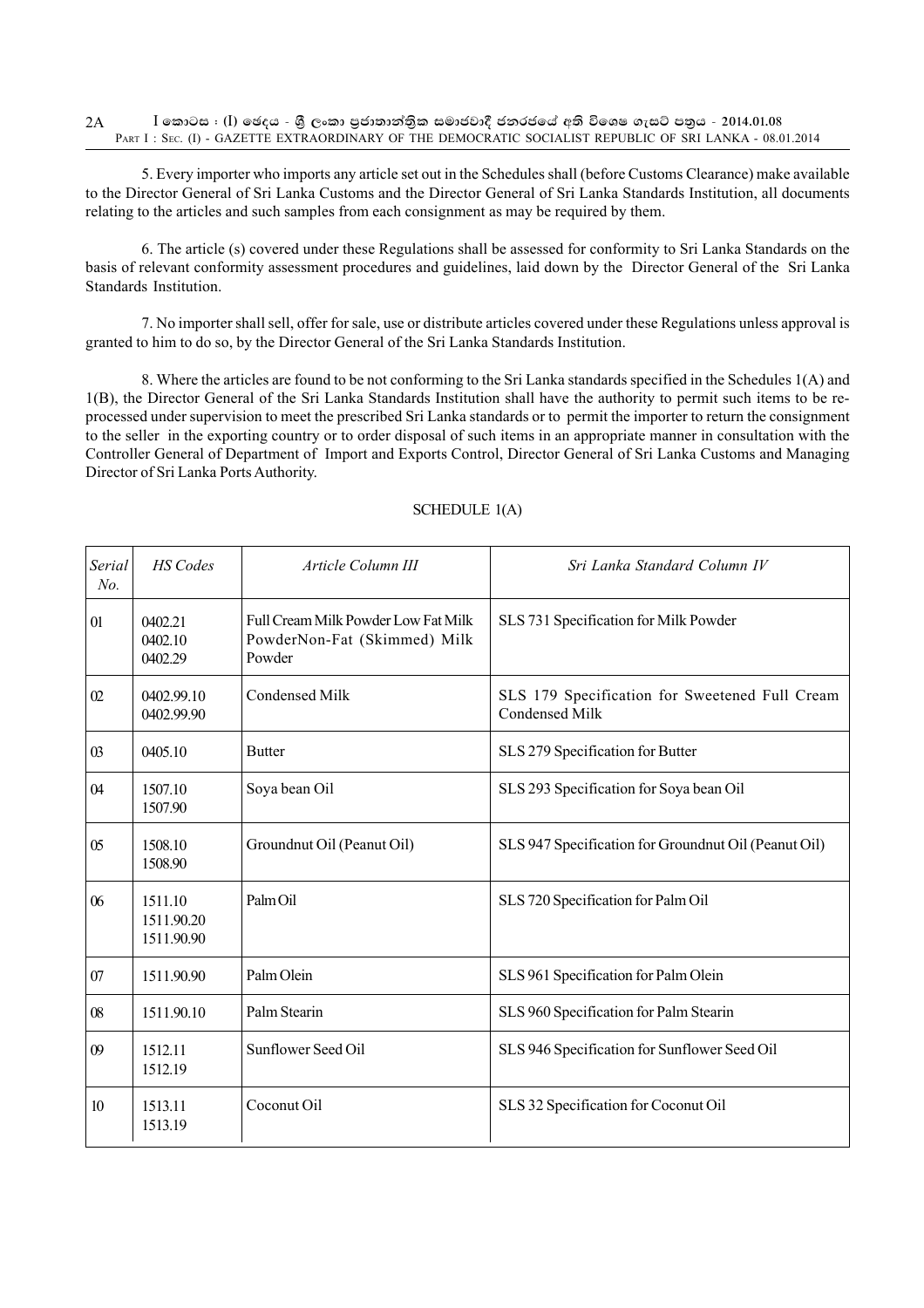$\rm I$  කොටස : ( $\rm I$ ) ඡෙදය - ශුී ලංකා පුජාතාන්තිුක සමාජවාදී ජනරජයේ අති විශෙෂ ගැසට් පතුය - 2014.01.08 PART I : SEC. (I) - GAZETTE EXTRAORDINARY OF THE DEMOCRATIC SOCIALIST REPUBLIC OF SRI LANKA - 08.01.2014 3A

| Serial<br>No. | HS Codes                                                                                                                    | Article Column III                                                       | Sri Lanka Standard Column IV                                                 |
|---------------|-----------------------------------------------------------------------------------------------------------------------------|--------------------------------------------------------------------------|------------------------------------------------------------------------------|
| 11            | 1513.21<br>1513.29                                                                                                          | Palm Kernel Oil                                                          | SLS 862 Specification for Palm Kernel Oil                                    |
| 12            | 1515.21<br>1515.29                                                                                                          | Maize (Corn)Oil                                                          | SLS 905 Specification for Maize (Corn)Oil                                    |
| 13            | 1515.50                                                                                                                     | Sesame(Gingelly)Oil                                                      | SLS 231 Specification for Sesame Oil(Gingelly Oil)                           |
| 14            | 1517.10<br>1517.10.10<br>1517.10.90                                                                                         | Margarine<br>Fat Spread<br><b>Blended Fat Spread</b>                     | SLS1427 Specification for Fat Spreads and Blended Fat<br>Spreads             |
| 15            | 1604.[10]<br>1604.20                                                                                                        | Canned Fish                                                              | SLS 591 Specification for Canned Fish                                        |
| 16            | 1604.[10]<br>1604.20                                                                                                        | Canned Fish Curry                                                        | SLS 1106 Specification for Canned Fish Curry                                 |
| 17            | 1701.14                                                                                                                     | <b>Brown Sugar</b>                                                       | SLS 883 Specification for Brown Sugar                                        |
| 18            | 1902.11<br>1902.19<br>1902.20<br>1902.30                                                                                    | Noodles<br><b>Instant Noodles</b><br>Macaroni<br>Spaghetti<br>Vermicelli | SLS 420 Specification for Pasta Products                                     |
| 19            | 1902.11<br>1902.19<br>1902.20<br>1902.30                                                                                    | Rice Noodles (Rice Vermicelli)                                           | SLS 858 Specification for Rice Noodles (Rice Vermicelli)                     |
| $20\,$        | 1905.31                                                                                                                     | <b>Biscuits and Cookies</b>                                              | SLS 251 Specification for Biscuits                                           |
| 21            | 2007.10<br>2007.91<br>2007.99                                                                                               | Jams<br><b>Jellies</b><br>Marmalades & preserves                         | SLS 265 Specification for Jams, Jellies, Marmalades and<br>preserves         |
| 22            | 2009.19<br>2009.29<br>2009.39<br>2009.49<br>2009.50<br>2009.69<br>2009.79<br>2009.81<br>2009.89.10<br>2009.89.90<br>2009.90 | Fruit Squashes<br>Fruit Syrups<br><b>Fruit Cordials</b>                  | SLS 214 Specification for Fruit Squashes, Fruit Syrups<br>and Fruit Cordials |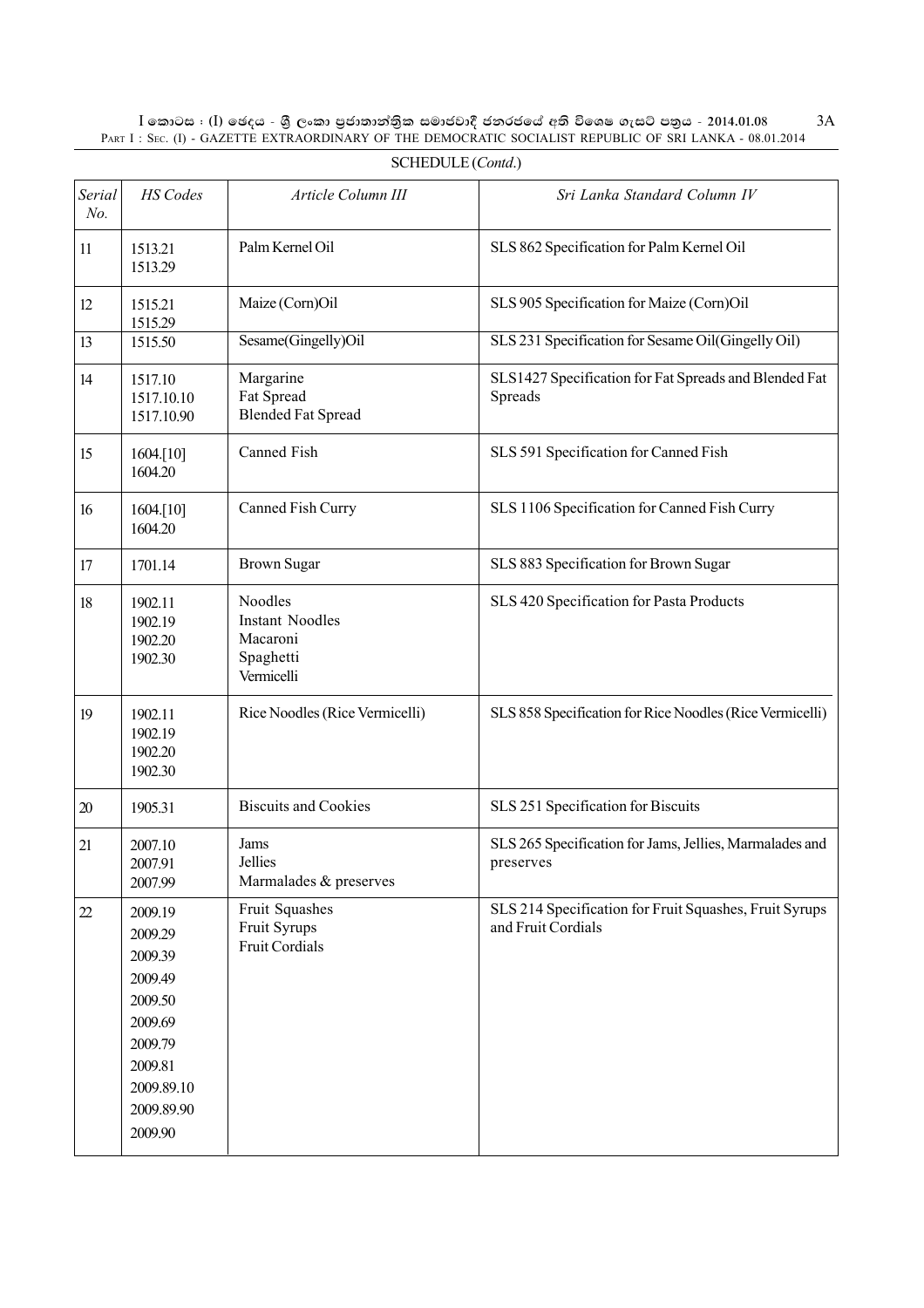$\rm I$  කොටස : ( $\rm I$ ) ඡෙදය - ශුී ලංකා පුජාතාන්තිුක සමාජවාදී ජනරජයේ අති විශෙෂ ගැසට් පතුය - 2014.01.08 PART I : SEC. (I) - GAZETTE EXTRAORDINARY OF THE DEMOCRATIC SOCIALIST REPUBLIC OF SRI LANKA - 08.01.2014 4A

| Serial<br>No. | HS Codes                                                                                                                               | Article Column III                                                                         | Sri Lanka Standard Column IV                                                                                 |
|---------------|----------------------------------------------------------------------------------------------------------------------------------------|--------------------------------------------------------------------------------------------|--------------------------------------------------------------------------------------------------------------|
| 23            | 2009.19<br>2009.29<br>2009.39<br>2009.49<br>2009.50<br>2009.69<br>2009.79<br>2009.81<br>2009.89.10<br>2009.89.90<br>2009.90            | <b>Fruit Cordial Concentrates</b><br>Fruit Squash Concentrates<br>Fruit Syrup Concentrates | SLS 730 Specification for Fruit Cordial Concentrates,<br>Fruit Squash Concentrates, Fruit Syrup Concentrates |
| 24            | 2009.12<br>2009.19<br>2009.21<br>2009.31<br>2009.41<br>2009.50<br>2009.61<br>2009.71<br>2009.81<br>2009.89.10<br>2009.89.90<br>2009.90 | Ready to Serve Fruit Drinks                                                                | SLS 729 Specification for Ready to Serve Fruit Drinks                                                        |
| 25            | 2103.20                                                                                                                                | Tomato Sauce & Ketchup, Catsup/<br>Catchup                                                 | SLS 260 Specification for Tomato Sauce                                                                       |
| 26            | 2103.90                                                                                                                                | Chillie Sauce                                                                              | SLS 581 Specification for Chillie Sauce                                                                      |
| 27            | 2105                                                                                                                                   | Ice cream                                                                                  | SLS 223 Specification for Ice cream                                                                          |
| 28            | 2106.90.99                                                                                                                             | Milk added drinks                                                                          | SLS 917 Specification for Milk added drinks                                                                  |
| 29            | 2201.90<br>2201.90.10<br>2201.90.90                                                                                                    | <b>Bottled Drinking Water</b>                                                              | SLS 894 Specification for Packaged (Bottled)Drinking<br>Water                                                |
| 30            | 2201.10<br>2201.10.10<br>2201.10.90                                                                                                    | <b>Bottled Natural Mineral Water</b>                                                       | SLS 1038 Specification for Bottled Natural Mineral<br>Water                                                  |
| 31            | 2202.90<br>2202.90.90                                                                                                                  | Non-Carbonated<br>Synthetic/<br>Artificial flavored Cordials and<br>Beverages              | SLS 221 Specification for Non-Carbonated Artificial/<br>Flavored Cordials and Beverages                      |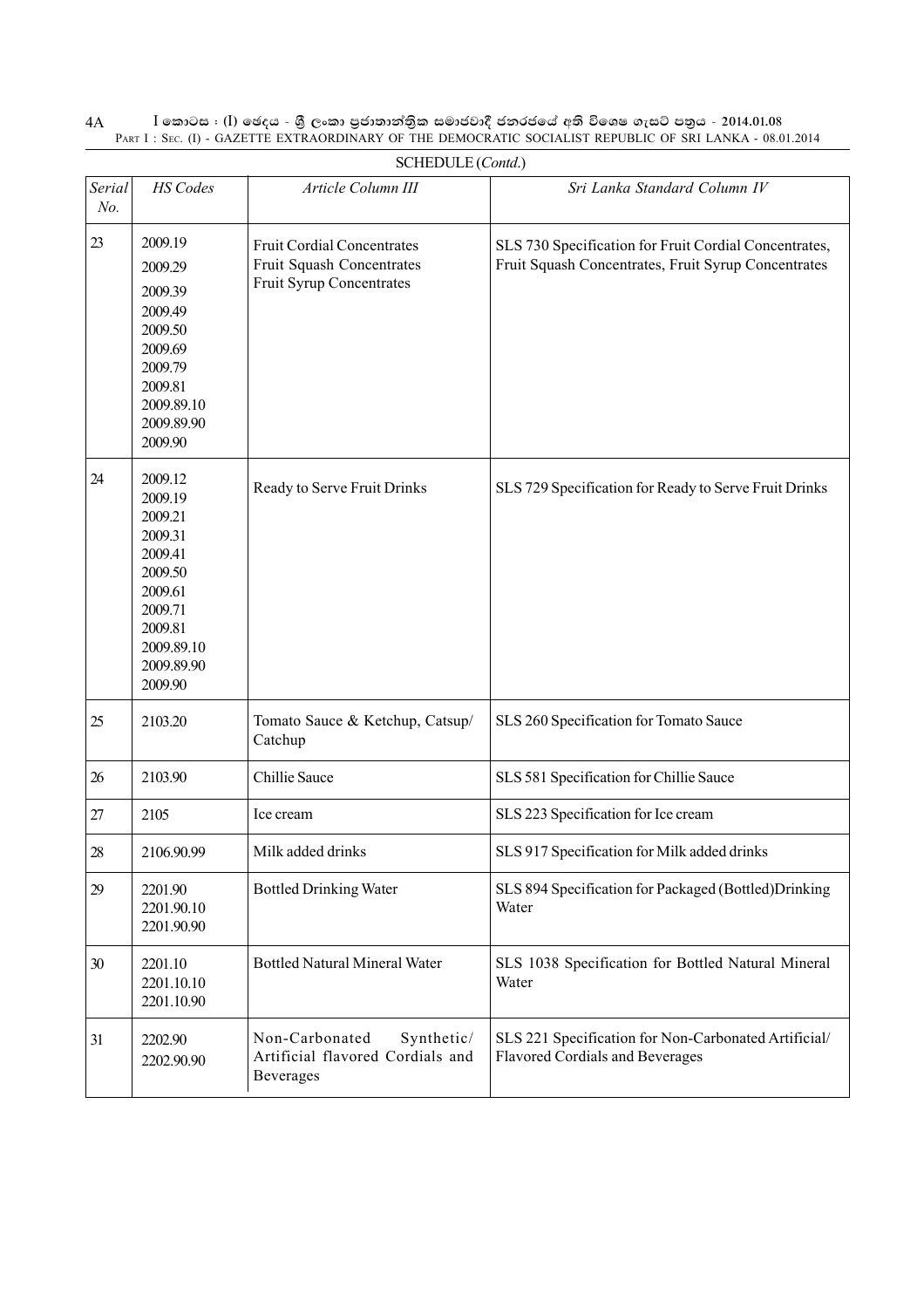$\rm I$  කොටස : ( $\rm I$ ) ඡෙදය - ශුී ලංකා පුජාතාන්තිුක සමාජවාදී ජනරජයේ අති විශෙෂ ගැසට් පතුය - 2014.01.08 PART I : SEC. (I) - GAZETTE EXTRAORDINARY OF THE DEMOCRATIC SOCIALIST REPUBLIC OF SRI LANKA - 08.01.2014 5A

| Serial<br>No. | HS Codes                                          | Article Column III                                                                                                                           | Sri Lanka Standard Column IV                                                                                                                                                                             |
|---------------|---------------------------------------------------|----------------------------------------------------------------------------------------------------------------------------------------------|----------------------------------------------------------------------------------------------------------------------------------------------------------------------------------------------------------|
| 32            | 2523.21<br>2523.29.10<br>2523.29.20<br>2523.29.30 | <b>Ordinary Portland Cement</b>                                                                                                              | SLS 107 Specification for Ordinary Portland Cement                                                                                                                                                       |
| 33            | 3303                                              | <b>Baby Cologne</b>                                                                                                                          | SLS 589 Specification for Baby Cologne                                                                                                                                                                   |
| 34            | 3304.91                                           | Skin Powder for Infants                                                                                                                      | SLS 187 Specification for Skin Powder for Infants                                                                                                                                                        |
| 35            | 3306.10                                           | Toothpaste                                                                                                                                   | SLS 275 Specification for Toothpaste                                                                                                                                                                     |
| 36            | 3401.11.10<br>3401.11.90                          | Toilet Soap<br>Bathing bar                                                                                                                   | SLS 34 Specification for Toilet Soap<br>SLS 1220 Specification for Bathing Bar                                                                                                                           |
| 37            | 3401.11.10<br>3401.11.90                          | <b>Baby Soap</b>                                                                                                                             | SLS 547 Specification for Baby Soap                                                                                                                                                                      |
| 38            | 3401.19.10<br>3401.19.90                          | Laundry Soap                                                                                                                                 | SLS 554 Specification for Laundry Soap                                                                                                                                                                   |
| 39            | 3605.00                                           | Safety Matches                                                                                                                               | SLS 11 Specification for Safety Matches in Boxes                                                                                                                                                         |
| 40            | 3808.50.10<br>3808.91.10                          | Mosquito Coil                                                                                                                                | SLS 453 Specification for Mosquito Coil                                                                                                                                                                  |
| 41            | 3808.50.90<br>3808.91.20<br>3808.91.90            | Mosquito Mats                                                                                                                                | SLS 930 Specification for Mosquito Mats                                                                                                                                                                  |
| 42            | 3917.23                                           | Conduits for Electrical Installation                                                                                                         | SLS 993 Specification for conduit systems for cable<br>Management<br>Part 1 General Requirements<br>Part 2 Rigid Conduit of Systems<br>Part 3 Pliable Conduit Systems<br>Part 4 Flexible Conduit Systems |
| 43            | 3917.23                                           | PVC-U (unplasticized poly (vinyl<br>chloride)) pipes for water supply and<br>buried and above ground drainage<br>and sewerage under pressure | SLS 147 Specification for (unplasticized poly (vinyl<br>chloride)) pipes for water supply and for buried and<br>above ground drainage and sewerage under pressure                                        |
| 44            | 3917.40.90                                        | PVC-U (unplasticized poly (vinyl<br>chloride)) pipe joint and fittings for<br>potable cold water supplies                                    | SLS 659 Specification for PVC-U (unplasticized poly<br>(vinyl chloride)) pipe joints and fittings for potable cold<br>water supplies                                                                     |
| 45            | 3925.10<br>3925.90                                | Polyethylene Water Storage Tanks                                                                                                             | SLS 1174 Specification for Polyethylene Water Storage<br>Tanks                                                                                                                                           |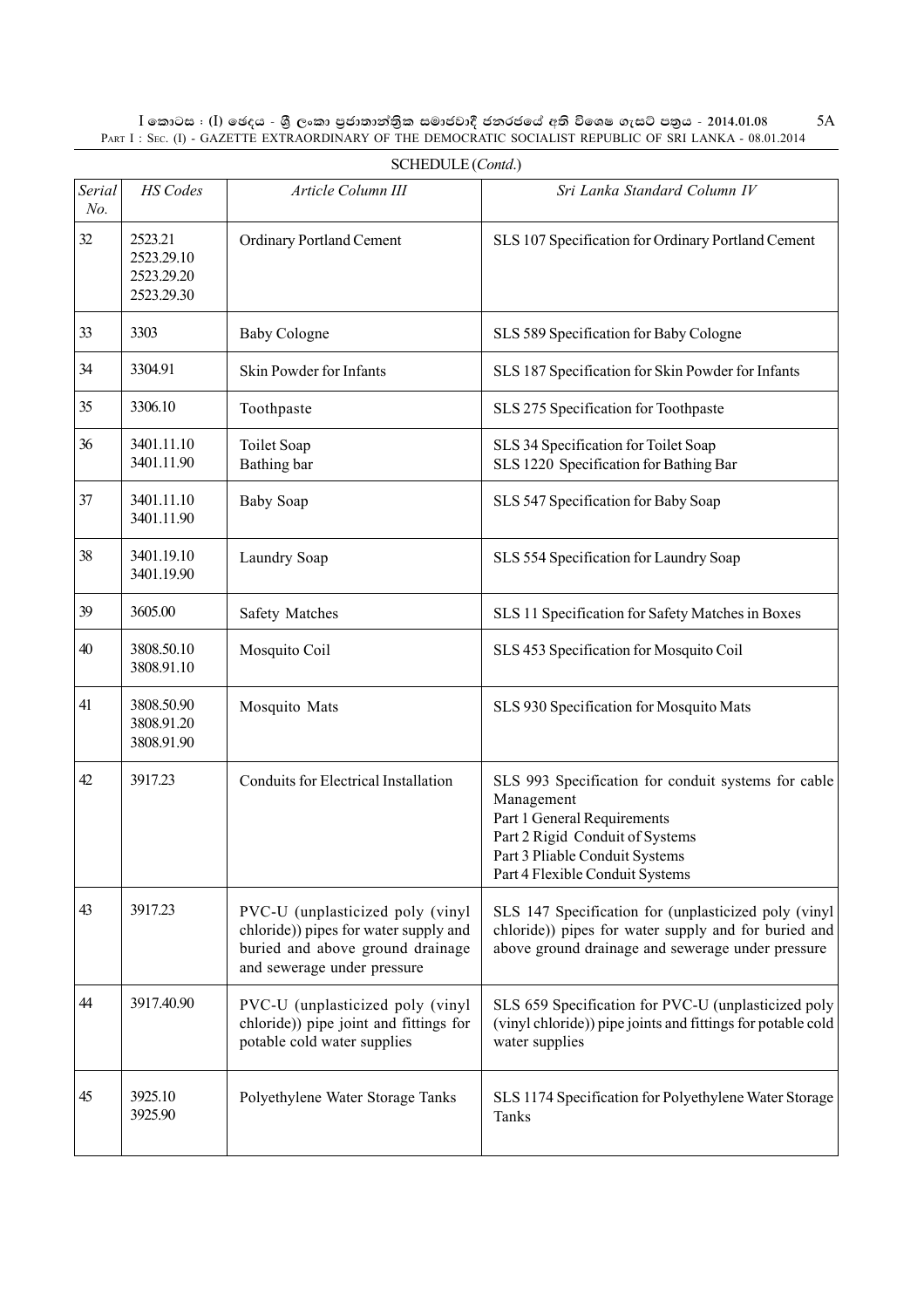$\rm I$  කොටස : ( $\rm I$ ) ඡෙදය - ශුී ලංකා පුජාතාන්තිුක සමාජවාදී ජනරජයේ අති විශෙෂ ගැසට් පතුය - 2014.01.08 PART I : SEC. (I) - GAZETTE EXTRAORDINARY OF THE DEMOCRATIC SOCIALIST REPUBLIC OF SRI LANKA - 08.01.2014 6A

| Serial | <b>HS</b> Codes                                                                                                | SUILDULE (COMM.)<br>Article Column III                                                                                        | Sri Lanka Standard Column IV                                                                                                                                                    |
|--------|----------------------------------------------------------------------------------------------------------------|-------------------------------------------------------------------------------------------------------------------------------|---------------------------------------------------------------------------------------------------------------------------------------------------------------------------------|
| No.    |                                                                                                                |                                                                                                                               |                                                                                                                                                                                 |
| 46     | 4011.50                                                                                                        | <b>Bicycle Tyres</b>                                                                                                          | SLS 224 Specification for Bicycle Tyres                                                                                                                                         |
| 47     | 4013.20                                                                                                        | <b>Bicycle Tubes</b>                                                                                                          | SLS 127 Specification for Bicycle Tubes                                                                                                                                         |
| 48     | 4820.20                                                                                                        | <b>Exercise Books</b>                                                                                                         | SLS 382 Specification for Exercise Books                                                                                                                                        |
| 49     | 5204.11<br>5204.19<br>5204.20                                                                                  | <b>Cotton Sewing Thread</b>                                                                                                   | SLS 112 Specification for Cotton Sewing Thread                                                                                                                                  |
| 50     | 5508.10<br>5508.20                                                                                             | Spun Polyester Sewing Thread                                                                                                  | SLS 757 Specification for Spun Polyester Sewing Thread                                                                                                                          |
| 51     | 6506.10                                                                                                        | Protective Helmets for vehicle users                                                                                          | SLS 517 Specification for Protective Helmet for vehicle<br>users                                                                                                                |
| 52     | 6811.40.10                                                                                                     | Asbestos Cement Corrugated Sheets                                                                                             | SLS 9 Specification for Asbestos Cement Products Part<br>2 Corrugated Sheets                                                                                                    |
| 53     | 6811.40.20                                                                                                     | <b>Asbestos Cement Flat Sheets</b>                                                                                            | SLS 9 Specification for Asbestos Cement Part 1 Flat<br>sheets                                                                                                                   |
| 54     | 7213.91<br>7213.99<br>7214.10.90<br>7214.91.20<br>7214.91.90<br>7214.99<br>7215.90<br>7227.90                  | Plain Steel bars and Coils for the<br>reinforcement of concrete                                                               | SLS 26 Specification for Plain Steel bars for the<br>reinforcement of concrete                                                                                                  |
| 55     | 7213.10.10<br>7213.10.90<br>7214.20.10<br>7214.20.90<br>7215.90                                                | Ribbed steel bars for the reinforcement<br>of concrete                                                                        | SLS 375 Specification for Ribbed steel bars for the<br>reinforcement of concrete                                                                                                |
| 56     | 7213.91<br>7213.99<br>7214.10.10<br>7214.10.90<br>7214.91.10<br>7214.91.20<br>7214.91.90<br>7214.99<br>7215.90 | Hot rolled steel bars for structural and<br>general engineering purposes<br>(i) Round bars<br>(ii) Square bars<br>(iii) Flats | SLS 949 Specification for Dimensions of Hot Rolled<br>Steel bars for Structural and General Engineering<br>purposes.<br>Part 1 Round bars<br>Part 2 Square bars<br>Part 5 Flats |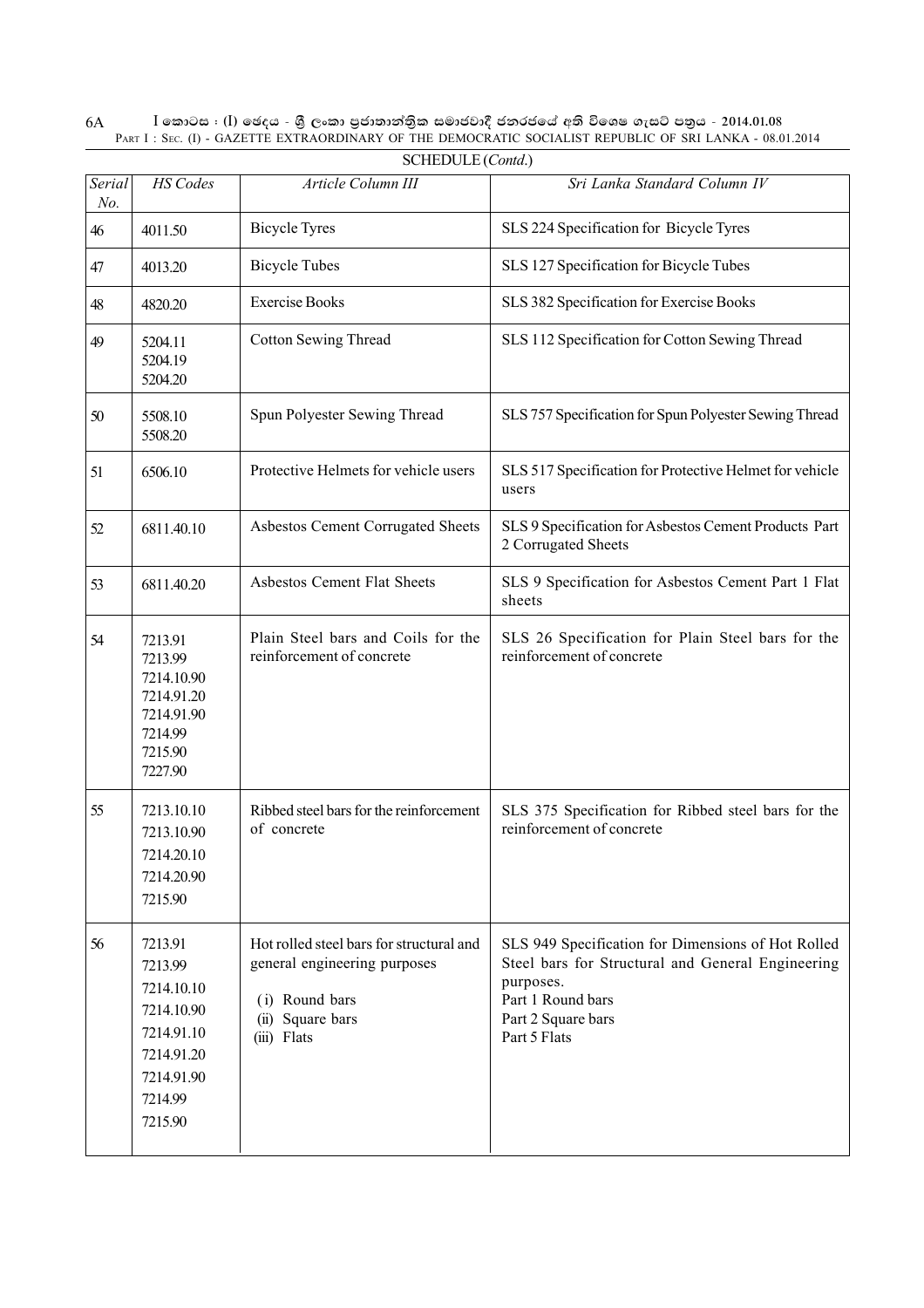| l කොටස : (l) ඡෙදය - ශුී ලංකා පුජාතාන්තිුක සමාජවාදී ජනරජයේ අති විශෙෂ ගැසට් පතුය - 2014.01.08              | 7Α |
|----------------------------------------------------------------------------------------------------------|----|
| PART I : SEC. (I) - GAZETTE EXTRAORDINARY OF THE DEMOCRATIC SOCIALIST REPUBLIC OF SRI LANKA - 08.01.2014 |    |

| Serial<br>No. | <b>HS</b> Codes                                                                 | Article Column III                                                                               | Sri Lanka Standard Column IV                                                                                                                                                                                                                             |
|---------------|---------------------------------------------------------------------------------|--------------------------------------------------------------------------------------------------|----------------------------------------------------------------------------------------------------------------------------------------------------------------------------------------------------------------------------------------------------------|
| 57            | 7216.10<br>7216.21<br>7216.22<br>7216.31<br>7216.40<br>7216.50                  | Hot Rolled Structural Steel sections<br>(i) U Sections<br>(ii) L Sections<br>(iii) T Sections    | SLS 907 Specification for Dimensions and sectional<br>properties of Hot Rolled Structural Steel sections<br>Part 3 U Sections<br>Part 4 L Sections<br>Part 5 T Sections                                                                                  |
| 58            | 7217.10<br>7217.20.10<br>7217.20.20<br>7217.20.90                               | Mild Steel Wires                                                                                 | SLS 139 Specification for Mild Steel Wires for General<br>Engineering purposes                                                                                                                                                                           |
| 59            | 7217.20.20<br>7217.20.90                                                        | Cold drawn mild steel wire for<br>manufacture of wire nails                                      | SLS 7 Specification for Cold drawn mild steel wire for<br>manufacture of wire nails                                                                                                                                                                      |
| 60            | 7311.00                                                                         | Transportable Steel Gas Containers for<br>LPG                                                    | SLS 1178 Specification for Transportable Welded Steel<br>Gas Containers of 0.5 1 up to 150 l water capacity for<br>liquefied petroleum gas<br>SLS 1303 Specification for Transportable Refillable,<br>Brazed Steel Cylinders for Liquefied Petroleum Gas |
| 61            | 7615.10.90                                                                      | Wrought<br>Aluminum<br>Utensils<br>Aluminum Tableware and Kitchenware                            | SLS 69 Specification for Wrought Aluminum Utensils                                                                                                                                                                                                       |
| 62            | 8414.51                                                                         | <b>Electric Fans and Regulators</b>                                                              | SLS 814 Specification for Electric Fans and Regulators                                                                                                                                                                                                   |
| 63            | 8504.10.10<br>8504.10.90                                                        | <b>Ballasts for Tubular Fluorescent Lamps</b>                                                    | SLS 1150 Specification for Ballasts for Tubular<br>Flourescent Lamps                                                                                                                                                                                     |
| 64            | 8506.10.10<br>8506.10.90<br>8506.30<br>8506.40<br>8506.50<br>8506.60<br>8506.80 | Primary Cells and Batteries                                                                      | SLS 1198 Specification for Primary Cells and Batteries                                                                                                                                                                                                   |
| 65            | 8507.10<br>8507.10.10                                                           | Lead-Acid Starter Batteries                                                                      | SLS 1126 Specification for Lead-Acid Starter Batteries                                                                                                                                                                                                   |
| 66            | 8516.10                                                                         | Electric Immersion Water Heaters for<br>boiling water                                            | SLS 1193 Specification for Electric Immersion Water<br><b>Heaters</b>                                                                                                                                                                                    |
| 67            | 8516.60                                                                         | <b>Electric Hot Plates</b>                                                                       | SLS 646 Specification for Electric Hot Plates                                                                                                                                                                                                            |
| 68            | 8516.79.20                                                                      | <b>Electric Kettles</b>                                                                          | SLS 630 Specification for Electric Kettles                                                                                                                                                                                                               |
| 69            | 8536.20                                                                         | Circuit breakers for over current<br>protection for household and similar<br>installations (MCB) | SLS 1175 Specification for Circuit breakers for over<br>current protection for household and similar<br>installations.                                                                                                                                   |

SCHEDULE (*Contd*.)

 $5 - PG$  1905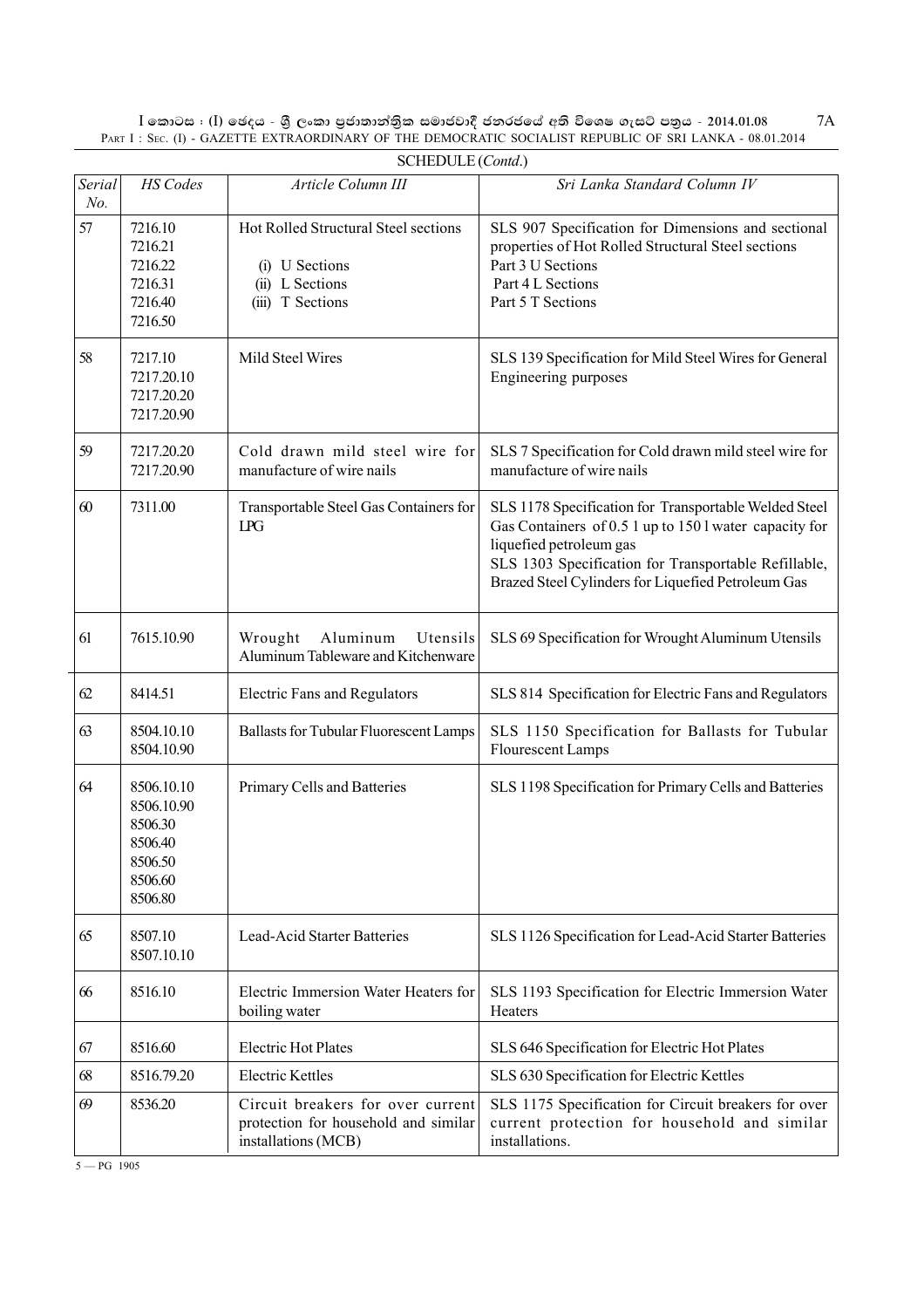$\rm I$  කොටස : ( $\rm I$ ) ඡෙදය - ශුී ලංකා පුජාතාන්තිුක සමාජවාදී ජනරජයේ අති විශෙෂ ගැසට් පතුය - 2014.01.08 PART I : SEC. (I) - GAZETTE EXTRAORDINARY OF THE DEMOCRATIC SOCIALIST REPUBLIC OF SRI LANKA - 08.01.2014 8A

| Serial<br>No. | HS Codes                                                                      | Article Column III                                                                                                                          | Sri Lanka Standard Column IV                                                                                                                                                      |
|---------------|-------------------------------------------------------------------------------|---------------------------------------------------------------------------------------------------------------------------------------------|-----------------------------------------------------------------------------------------------------------------------------------------------------------------------------------|
| 70            | 8536.20                                                                       | Residual Current Operated Circuit<br>breakers without integral over<br>current protection for household<br>and similar uses (RCCB)          | SLS 1099 Specification for Residual Current Operated<br>Circuit breakers without integral over current protection<br>for household and similar uses                               |
| 71            | 8536.20                                                                       | Residual current operated circuit<br>breakers with integral over current<br>protection for house hold and similar<br>uses $(RCBO)$          | SLS 1022 Specification for Residual current operated<br>circuit breakers with integral over current protection for<br>house hold and similar uses                                 |
| 72            | 8536.50.30<br>8536.50.90                                                      | Switches for household and similar<br>fixed electrical installations                                                                        | SLS 1000 Specification for Switches for household and<br>similar fixed electrical installations                                                                                   |
| 73            | 8536.50.10                                                                    | Glow Starters<br>Tubular<br>for<br>Fluorescent Lamps                                                                                        | SLS 1260 Specification for Glow Starters for Tubular<br>Fluorescent Lamps                                                                                                         |
| 74            | 8536.61.10<br>8536.61.90                                                      | Insulated bayonet lamp holders                                                                                                              | SLS 138 Specification for Insulated Bayonet Lamp<br>holders                                                                                                                       |
| 75            | 8536.69.10<br>8536.69.90                                                      | 5A and 15 A Household three pin<br>electric plugs, socket outlets and<br>socket outlets adapters                                            | SLS 948 Specification for three-pin plugs, socket outlets<br>and socket outlets adapters                                                                                          |
| 76            | 8536.69.10<br>8536.69.90                                                      | 13A fused plugs and switched and<br>unswitched socket outlets                                                                               | SLS 734 Specification for 13 A fused plugs and switched<br>and unswitched, socket outlets                                                                                         |
| 77            | 8539.22                                                                       | Tungsten filament lamps for<br>domestic and similar general lighting<br>purposes                                                            | SLS 984 Specification for Tungsten filament lamps for<br>domestic and similar general lighting purposes                                                                           |
| 78            | 7408[10]<br>7408.19                                                           | Conductors in Insulated Cables and<br>Cords                                                                                                 | SLS 695 Specification for Conductors in insulated cables<br>and cords                                                                                                             |
| 79            | 8544.49.20<br>8544.49.30<br>8544.49.90                                        | PVC Insulated non-armoured cables<br>with copper conductors for electric<br>power and lighting.                                             | SLS 733 Specification for PVC insulated, non-armoured<br>cables with copper conductors, for electric power and<br>lighting                                                        |
| 80            | 8544.49.20<br>8544.49.30<br>8544.49.90                                        | PVC Insulated electric flexible cords<br>for use with appliances and<br>equipment intended for domestic,<br>office and similar environments | SLS 1143 Specification for PVC electric flexible cords rated<br>up to 300/500 V, for use with appliances and equipment<br>intented for domestic, office and similar environments. |
| 81            | 8544.49.10<br>8544.49.40<br>8544.49.90<br>8544.60<br>8544.49.20<br>8544.49.30 | PVC Insulated Armoured and Non-<br>armoured electric cables.                                                                                | SLS 987 Specification for PVC Insulated Electric Cables<br>600/1000 V;                                                                                                            |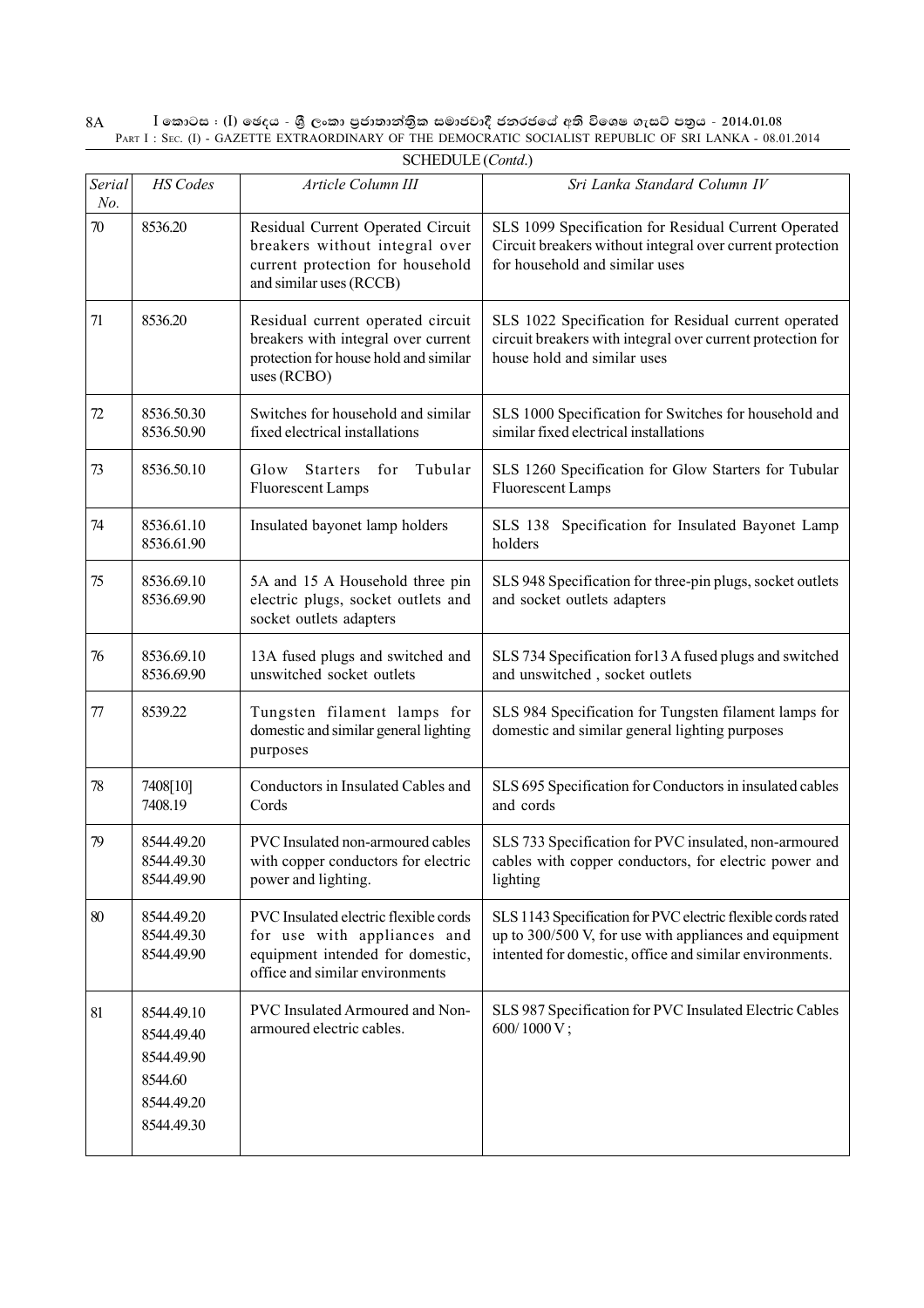$\rm I$  කොටස : ( $\rm I$ ) ඡෙදය - ශුී ලංකා පුජාතාන්තිුක සමාජවාදී ජනරජයේ අති විශෙෂ ගැසට් පතුය - 2014.01.08 PART I : SEC. (I) - GAZETTE EXTRAORDINARY OF THE DEMOCRATIC SOCIALIST REPUBLIC OF SRI LANKA - 08.01.2014

| Serial<br>No. | HS Codes                                                                                                     | Article Column III                                                                                           | Sri Lanka Standard Column IV                                                                                                                                                       |
|---------------|--------------------------------------------------------------------------------------------------------------|--------------------------------------------------------------------------------------------------------------|------------------------------------------------------------------------------------------------------------------------------------------------------------------------------------|
| 82            | 9617.00                                                                                                      | Vacuum ware, Insulated flasks, Jars<br>and Jugs.                                                             | SLS 397 Specification for Vacuum ware, insulated flasks,<br>jars and jugs.                                                                                                         |
| 83            | 2523.29.20<br>2523.29.30                                                                                     | Portland Limestone Cement                                                                                    | SLS 1253 Specification for Portland Limestone Cement                                                                                                                               |
| 84            | 2523.90                                                                                                      | <b>Blended Hydraulic Cement</b>                                                                              | SLS 1247 Specification for Blended Hydraulic Cements                                                                                                                               |
| 85            | 3917.23                                                                                                      | PVC-U(unplasticized poly (vinyl<br>chloride)) Pipes for soil and waste<br>discharge system inside buildings. | SLS 1325 Specification for Plastic Piping Systems for<br>soil and waste discharge (low and high temperature)<br>inside buildings (unplasticized poly (vinyl chloride))<br>(PVC-U)  |
| 86            | 3917.40.90                                                                                                   | PVC-U Fittings for soil and waste<br>discharge system inside buildings                                       | SLS 1325 Specification for Plastics Piping Systems for<br>soil and waste discharge (low and high temperature)<br>inside buildings (unplasticized poly (vinyl chloride))<br>(PVC-U) |
| 87            | 4011.40<br>4011.99.90                                                                                        | Motor Cycle and Scooter Tyres                                                                                | SLS 890 Specification for Diagonal- Ply Motor Cycle<br>and Scooter Tyres                                                                                                           |
| 88            | 9619.00                                                                                                      | <b>Sanitary Towels</b>                                                                                       | SLS 111 Specification for Sanitary Towels                                                                                                                                          |
| 89            | 6601.10<br>6601.91<br>6601.99                                                                                | Umbrella (Non-Folding and Folding)                                                                           | SLS 1207 Specification for Umbrella<br>Part 1 Non-Folding Umbrella<br>Part 2 Folding Umbrella                                                                                      |
| 90            | 6905.10                                                                                                      | Roofing Tiles                                                                                                | SLS 2 Specification for Clay Roofing Tiles                                                                                                                                         |
| 91            | 6907.10.10<br>6907.10.90<br>6907.90.10<br>6907.90.90<br>6908.10.10<br>6908.10.90<br>6908.90.10<br>6908.90.90 | Ceramic Tiles and Porcelain Tiles                                                                            | SLS 1181 Specification for Ceramic Tiles                                                                                                                                           |
| 92            | 6810.11.90                                                                                                   | <b>Cement Tiles</b>                                                                                          | SLS 863 Specification for Cement Concrete Tiles                                                                                                                                    |
| 93            | 6911.10                                                                                                      | Porcelain and Ceramic Tableware                                                                              | SLS 1222 Specification for Porcelain Tableware                                                                                                                                     |
| 94            | 7306.30<br>7304.31<br>7304.39<br>7304.51<br>7304.59<br>7304.90<br>7307.93<br>7307.99                         | Galvanized steel Pipes and Sockets                                                                           | SLS 829 Specification for Galvanized Steel Pipes and<br>Sockets                                                                                                                    |

SCHEDULE (*Contd*.)

9A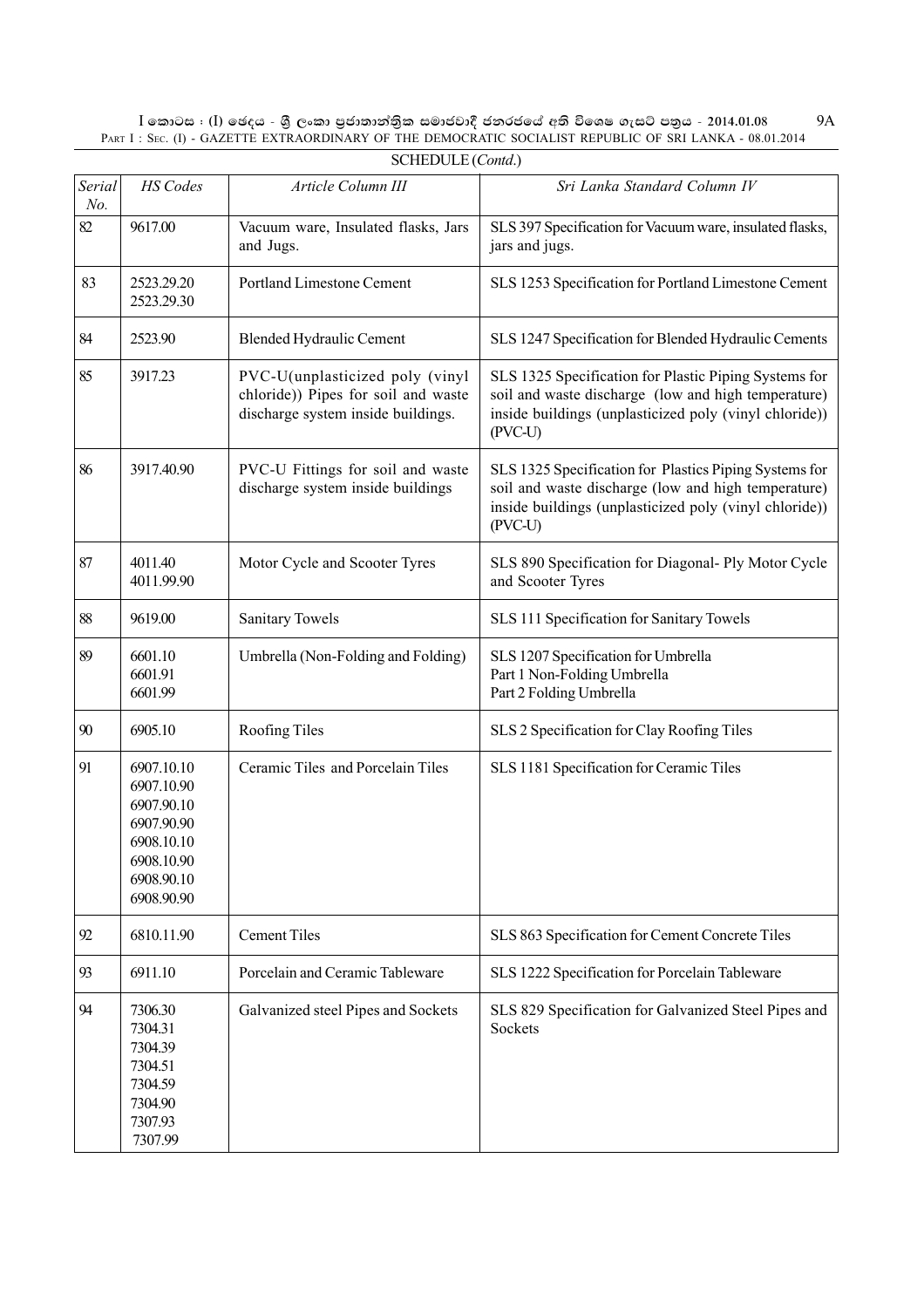$\rm I$  කොටස : ( $\rm I$ ) ඡෙදය - ශුී ලංකා පුජාතාන්තිුක සමාජවාදී ජනරජයේ අති විශෙෂ ගැසට් පතුය - 2014.01.08 PART I : SEC. (I) - GAZETTE EXTRAORDINARY OF THE DEMOCRATIC SOCIALIST REPUBLIC OF SRI LANKA - 08.01.2014 10A

|               | SUILDULL (COMM.)                |                                                             |                                                                                                                               |  |
|---------------|---------------------------------|-------------------------------------------------------------|-------------------------------------------------------------------------------------------------------------------------------|--|
| Serial<br>No. | HS Codes                        | Article Column III                                          | Sri Lanka Standard Column IV                                                                                                  |  |
| 95            | 7314.20<br>7314[30]<br>7314[40] | Chain Link Fence Fabric                                     | SLS 1148 Specification for Zinc coated and Plastic coated<br>steel chain link fence fabric                                    |  |
| 96            | 8539.31                         | Self-Ballasted Lamps for general<br>lighting services (CFL) | SLS 1231 Specification for Self-Ballasted Lamps (Integral<br>type Compact Fluorescent Lamps) for general lighting<br>services |  |
| 97            | 7320.10                         | Leaf Springs for Automobile<br>Suspensions                  | SLS 639 Specification for Leaf Springs for Automobile<br>Suspensions                                                          |  |
| 98            | 8544.49.10<br>8544.30           | Cables for Motor Vehicles                                   | SLS 412 Specification for Cables for Motor Vehicles                                                                           |  |
| 99            | 3916                            | Cable Trunking                                              | SLS 1206 Specification for Cable Trunking made of<br>insulating material                                                      |  |
| 100           | 9603.21                         | <b>Tooth Brushes</b>                                        | SLS 276 Specification for Tooth Brushes                                                                                       |  |

SCHEDULE (*Contd*.)

#### **Schedule 1 (B)**

| Serial<br>No. | HS Codes                                                                                                                    | Article Column III               | Sri Lanka Standard Column IV                                             |
|---------------|-----------------------------------------------------------------------------------------------------------------------------|----------------------------------|--------------------------------------------------------------------------|
| 101           | 2103.10                                                                                                                     | Soya Sauce                       | SLS1035 Specification for Soya Sauce                                     |
| 102           | 2009.12<br>2009.21<br>2009.31<br>2009.41<br>2009.50<br>2009.61<br>2009.71<br>2009.81<br>2009.89.10<br>2009.89.90<br>2009.90 | <b>Fruit Juices Nectars</b>      | SLS 1328 Specification for Fruit Juices and Nectars                      |
| 103           | 1905.32                                                                                                                     | Wafers                           | SLS 1313 Specification for Wafers                                        |
| 104           | 2105.00                                                                                                                     | Frozen Confections Freeze Drinks | SLS 967 Specification for Frozen Confections and Freeze<br><b>Drinks</b> |
| 105           | 0405.20                                                                                                                     | Dairy Fat Spread                 | SLS 1428 Specification for Dairy Fat Spread                              |
| 106           | 1704.10                                                                                                                     | Chewing gum and Bubble gum       | SLS 1265 Specification for Chewing gum and Bubble<br>gum                 |